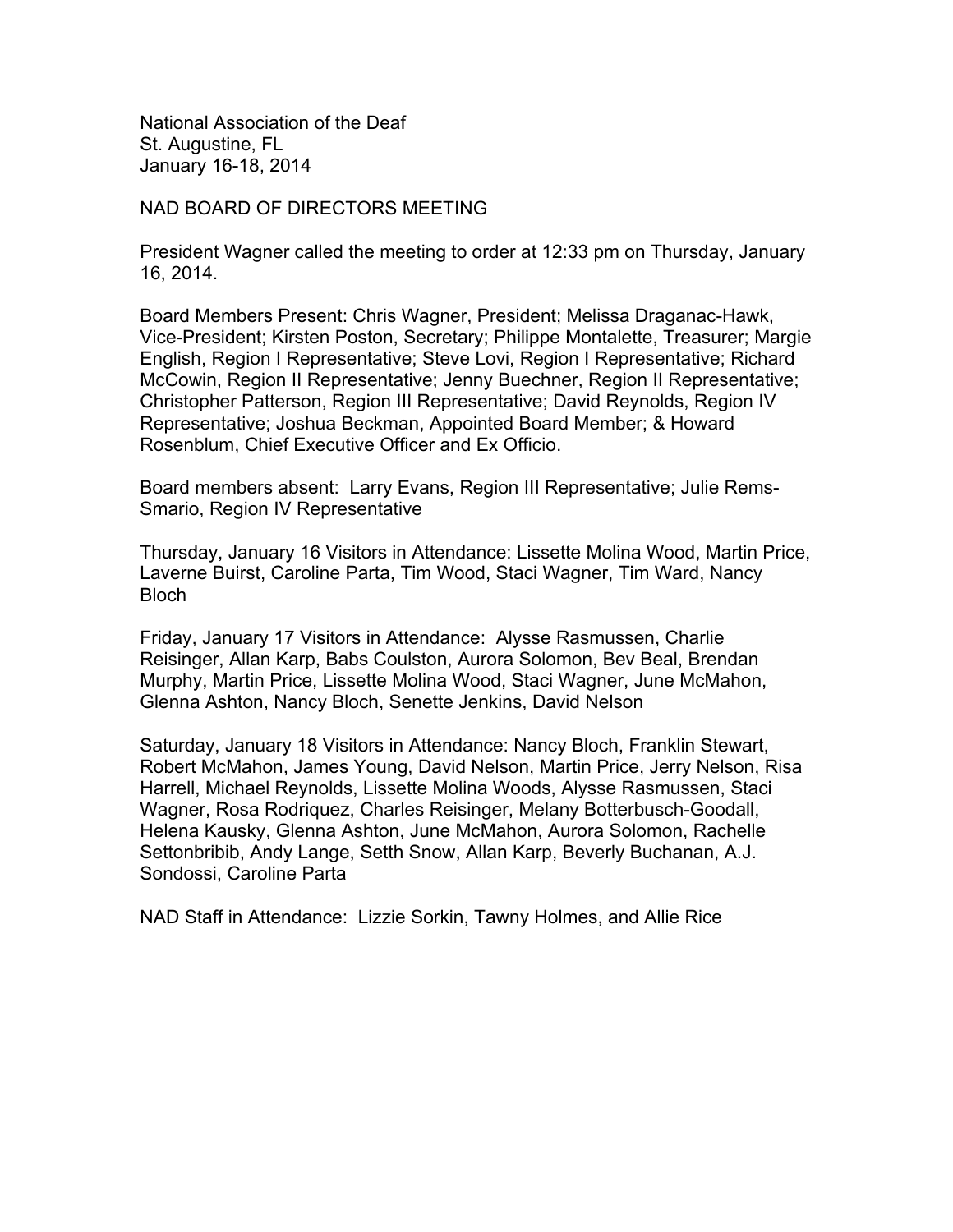Ratification of e-mail Motions

2014/1-01 (Lovi) Move that NAD accept Jenny Buechner as NAD Region II Board Member (M/S/P)

2014/1-02 (Patterson) Move that NAD set up a deadline of April 15 for State Associations to submit their completed Delegate forms as stated in the Delegate Manual. (M/S/P)

2014/1-03 (Lovi) Move that NAD approves the Non Discrimination Clause for the America's Charities Program Including the Combined Federal Campaign (CFC). (M/S/P)

2014/1-04(Reynolds) Move to accept the six-month 2013-2014 Board Budget as revised (M/S/P)

2014/1-05 (Patterson) Move to accept the projected 2014-2015 NAD Budget as submitted. (M/S/P)

2014/1-06 (Beckman) Move that NAD write a letter to deaf schools expressing concern for the qualifications for the Superintendent Search Committee. (M/S/P)

2014/1-07 (Lovi) Move that all NAD related documents be made accessible/stored on NAD approved computer retrieval/storage systems including Google Drive. (M/S/P)

2014/1-08 (Beckman) Move that NAD establish a Page program for High School Students at the NAD Conference. (M/S/P)

2014/1-09 (Lovi) Move that NAD waive 2014 Conference Combo and Conference meal costs for board members due to working all week on behalf of NAD. (M/S/P)

2014/1-10 (Patterson) Move that NAD explore the possibility of adding/taking over the National Leadership and Literacy Camp as NAD's 5th program for the youth with intention that NLLC focus on middle school aged children. (M/S/P)

2014/1-11 (Patterson) Move all Board Region reps contact their inactive State Associations and encourage them to become active with incentives from the outreach fund with guidelines ton how to request limited funding. (Refer to Governance and Finance Committees)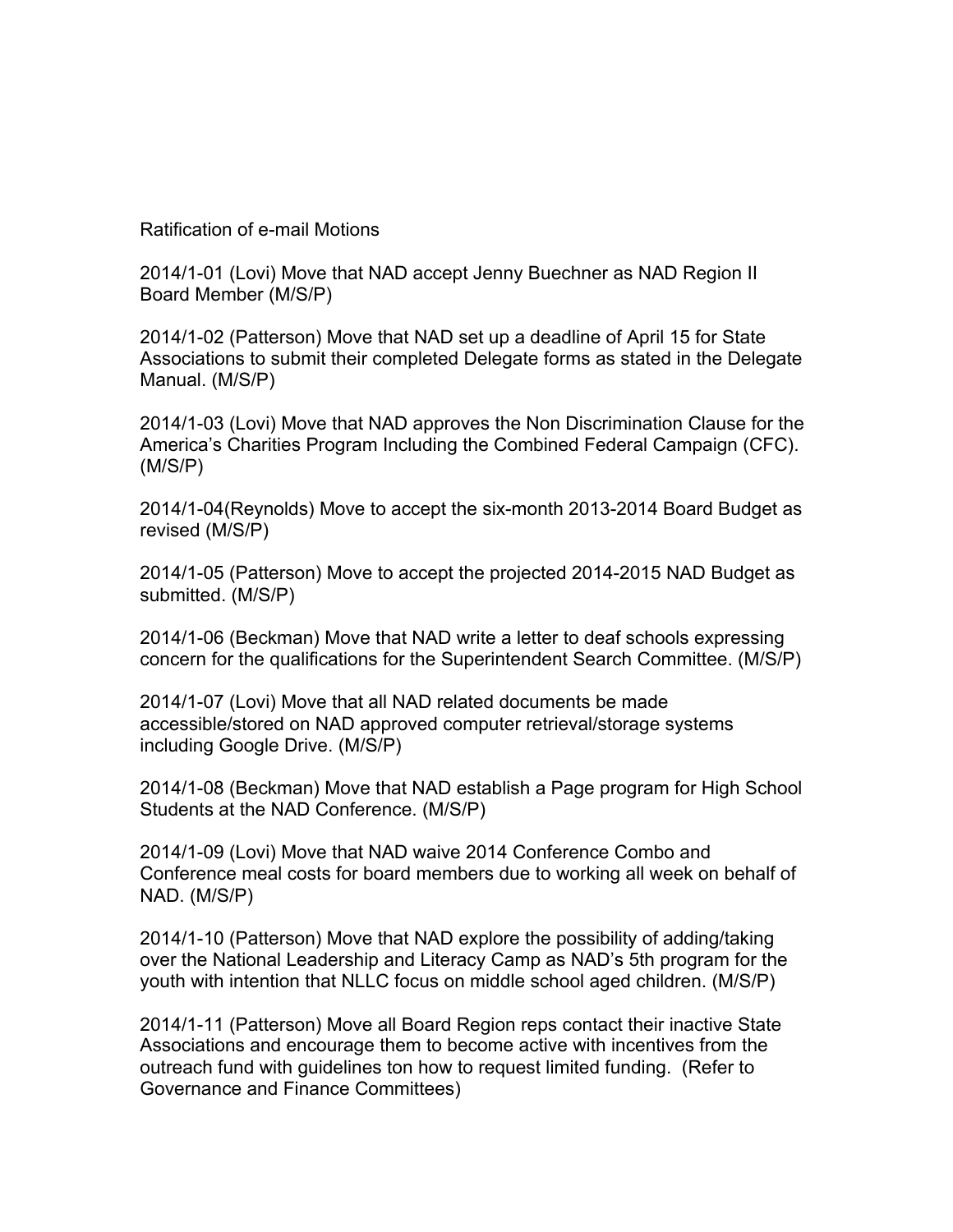October 2014 Board Meeting Minutes – was it ever voted on??

2014/1-12 (Montalette) Move that NAD's Associations should pay 2 years membership after conference years and \$350 for two years by 12/31/2014 if past 12/31/2014 then the fee should be \$ 400. (Refer to April Board meeting)

Wagner welcomed Jenny Buechner to the NAD Board. She will replace the late Michael Berger and serve out the remainder of his term. Michael Berger passed away on November 8.

Wagner requested that the board observe a moment of silence in honor of Michael Berger.

Lovi and McCowin provided the board with a summary of the recent memorial services held in Illinois and Nebraska for Michael Berger.

President Wagner introduced Lissette Molina Wood, the newly elected President of Florida Association of the Deaf (FAD). Seth Snow, a FSDB Senior, welcomed the board to FSDB. Martin Price, FSDB Middle School Principal presented the board with a gift from the school.

# **2014 Conference Planning**

Patterson provided updates on conference planning and announced that Drag Bingo activity would be added as one of the highlights of the upcoming July 2014 Conference.

Board assignments were issued as follows:

Montalette is responsible for the Order of Georges and Georgettes (OGG) Breakfast. The board had an extensive discussion on how to better define what OGG stands for and how to get the word out to membership because OGG is an opportunity for NAD individual members to have an opportunity to be represented at the National Conference as a delegate. Up to 6 members may be selected as Delegates.

The board held an extensive discussion on training the delegates. The goal is to ensure that all delegates are aware of their roles and responsibilities for the Council of Representatives. The Regional Representatives will work to train all delegates prior to conference. This will be done through a series of VLOG projects.

Wagner provided an overview of the expectations of the community forum.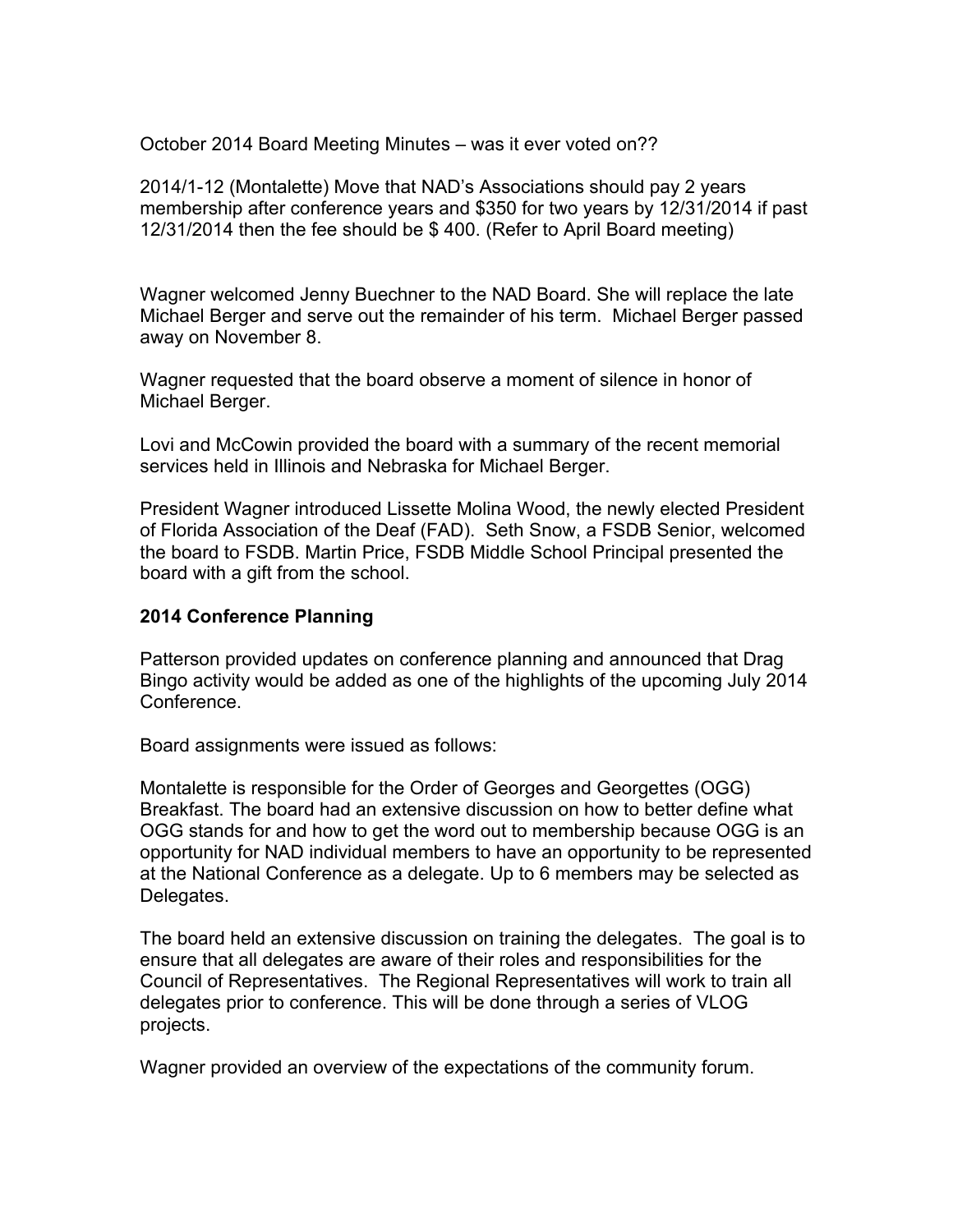The Senior Citizen's Section Chair, Sue Petersen will work on getting theme for the Senior Citizen lunch by mid February.

The Registry of Interpreters for the Deaf (RID) will have their Region 2 Conference and will join the NAD on July  $4<sup>th</sup>$  to celebrate RID's 50th Anniversary this year. Details are being worked out.

English inquired about general orientation for first time conference attendees. Lovi recommended a welcome room including video for first time conference attendees.

McCowin asked about whether sections could have a meeting room to have meetings during the conference. This will enable sections to meet to review their goals for the year.

Rems-Smario is responsible for this year's Awards. McCowin has offered to assist with the task. Regional board representatives are encouraged to come up with recommendations for awards from their regions.

Lovi and Buechner along with the State Association and Affiliate Committee (SAAC) will develop the schedule and agenda for the caucuses.

Wagner led the discussion of dues and the deadlines for submitting payment prior to the conference.

The board decided to have a board meeting on Sunday July 6 for incoming and outgoing board members.

Board had an extensive discussion on the process for priority proposals and motions for the conference.

The board agreed that there is a need to produce a video that would explain the definition of a priority and provide an overview of the delegate and priority process in preparation for the 2014 NAD Council of Representatives. The video should also include actual examples of priority proposals so that delegates would have a better understanding of how the priority is aligned with NAD's mission and goals.

Dr. Jeanne Glidden Prickett, President of Florida School for the Deaf and Blind provided the board with information about FSDB.

President Wagner reviewed with the board the content of the delegate manual and the priority proposal process.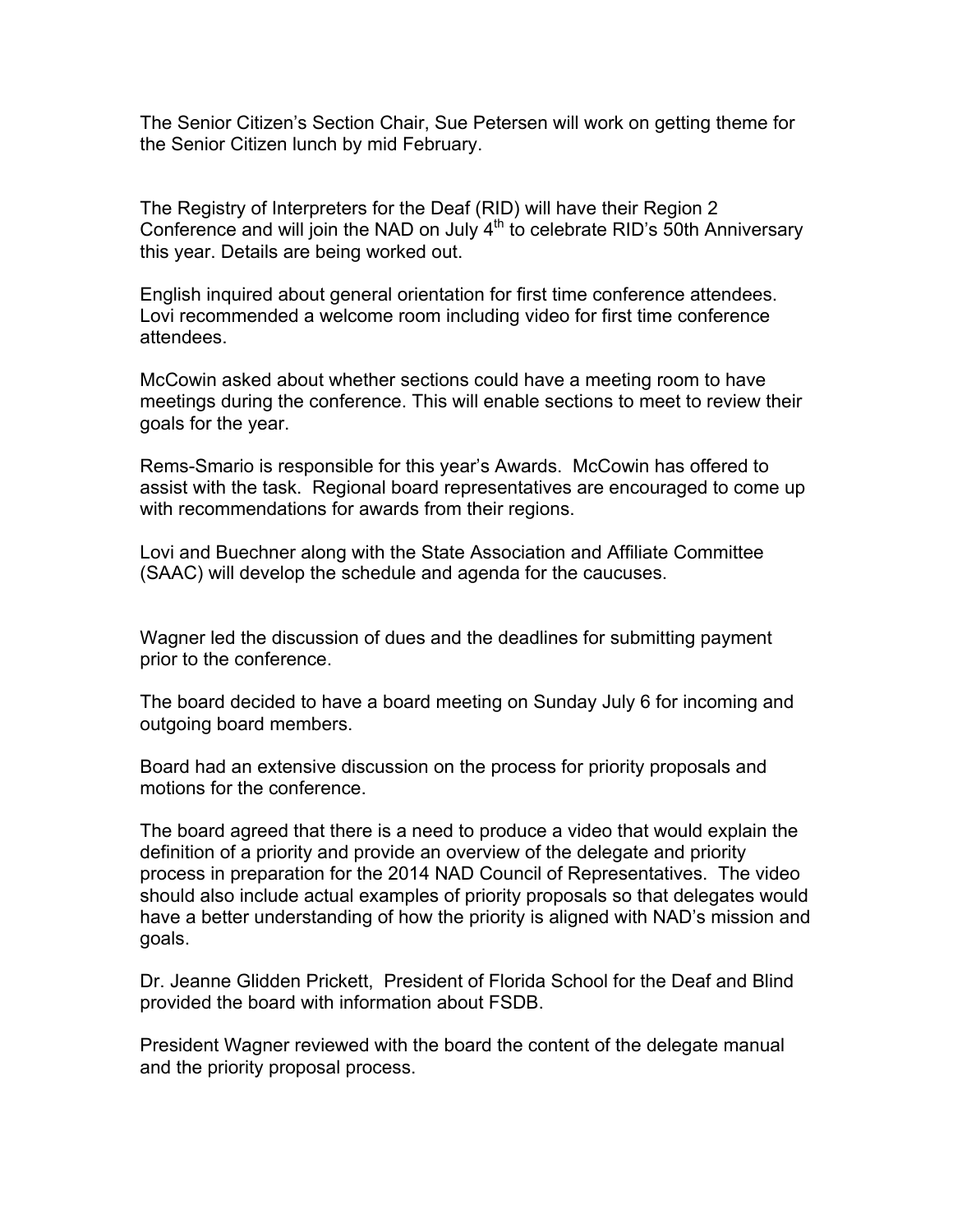Patterson/Wagner led an extensive discussion on the Council of Representatives (COR) schedule.

Regional Representatives are encouraged to seek delegates who would be willing to volunteer to serve on conference meeting minutes review team, steering committee team, and to review priority proposals.

Beckman recommended that there should be an hour of diversity training during the COR for the delegates.

It was recommended that a time slot be added for candidate presentations and a Q&A session in the schedule.

All Committees are expected to submit their reports in PowerPoint for presentation at the Conference. Wagner set a requirement that all reports be done in video prior to the conference so that delegates and members can review them.

Upon review of the motion guidelines, the Board agreed that the Steering Committee Chairs (Poston and English) will develop a video for delegates on motion writing tips.

Wagner adjourned the meeting at 5:24 pm on Thursday, January 16, 2014.

On Friday, January 17, 2014 at 12:15 pm, the Board enjoyed lunch hosted by the Florida Association of the Deaf (FAD), after which Wagner called the meeting to order at 1:10 pm on Friday, January 17, 2014.

The Board reviewed the current status of 2012-2014 conference mandates and priorities.

Rosenblum provided updates on many of the conference mandates particularly in regards to the HUD matter, as well as the work being done on language deprivation and mental health.

Employment mandate - Employment task force will have their report ready for the Board's review in April 2014. They are currently gathering information for content for the national employment resource center. This also will include a series of video projects where they are partnering with other organizations such as Deaf and Hard of Hearing in Government (DHHIG).

National Leadership Training Program mandate – CSUN is currently working on this project with NAD's support.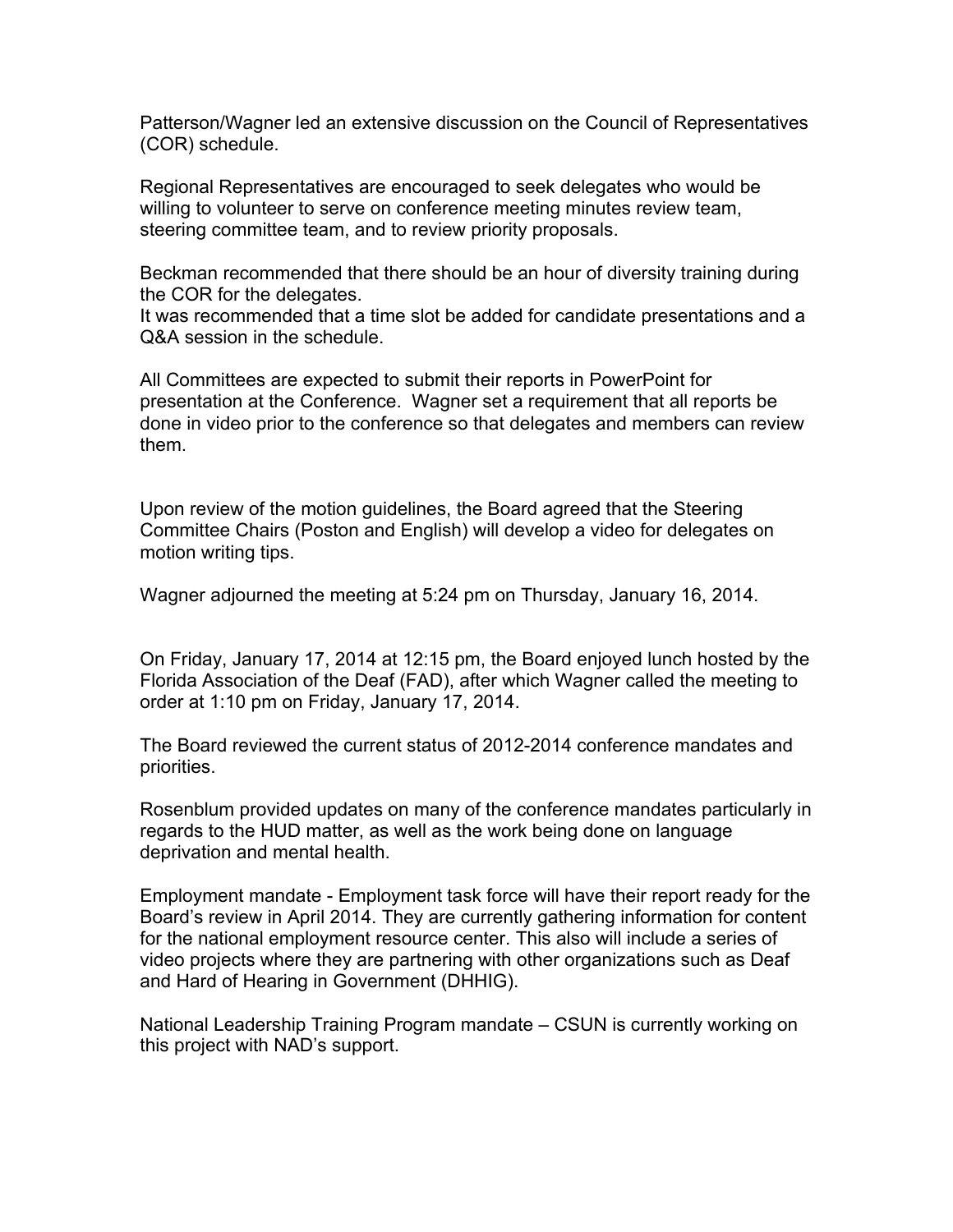Legislative training- Patterson inquired about whether the training can be made via video. Wagner responded that it would be a long-term project.

McCowin expressed that he felt Kim Majeri should be the one to handle the legislative training. Patterson felt that we can use webinars – and other free resources to use for that. English expressed that Kim should collect feedback from folks that she had trained Iowa, Indiana) Rosenblum has yet to work out the details of the contract agreement for Kim's services.

There was discussion on the issue of clear communications from new Director of Communication to regional board for them to be sure the information gets passed along to the state associations.

Wagner reported that the Spanish translation of NAD website completed as of December 30, 2013.

Hawk provided summary on 40 hours of privilege training. Some of the board will have the training prior to the conference. Some have completed the training.

## Region I Updates

Lovi announced that Rhode Island Association of the Deaf (RIAD) are going through some difficulties maintaining leadership on the board. Discussion followed on how NAD can support state associations lacking leadership.

### Region II Updates

McCowin reported that Iowa Association of the Deaf (IAD) is currently addressing concerns in regards to Iowa School for the Deaf. Mr. Patrick Clancy, the current Superintendent recently announced his retirement. The Board of Regents selected a firm to search for a new Superintendent for the Iowa School for the Deaf and the School for theBlind. The concerns were related to the criteria set by the Board of Regents. There is also an issue related to bi-lingual education.

McCowin stated that an email would be sent to all the states urging them to prepare for legislative activity this year. The same goes for Education Advocates training now available to state associations.

## Region III Updates

Patterson expresses appreciation to FAD for hosting the NAD Board meeting in St. Augustine. He also reported that a law enforcement beating incident with an Oklahoma deaf man is being reviewed by the NAD Law and Advocacy Center.

Region IV Updates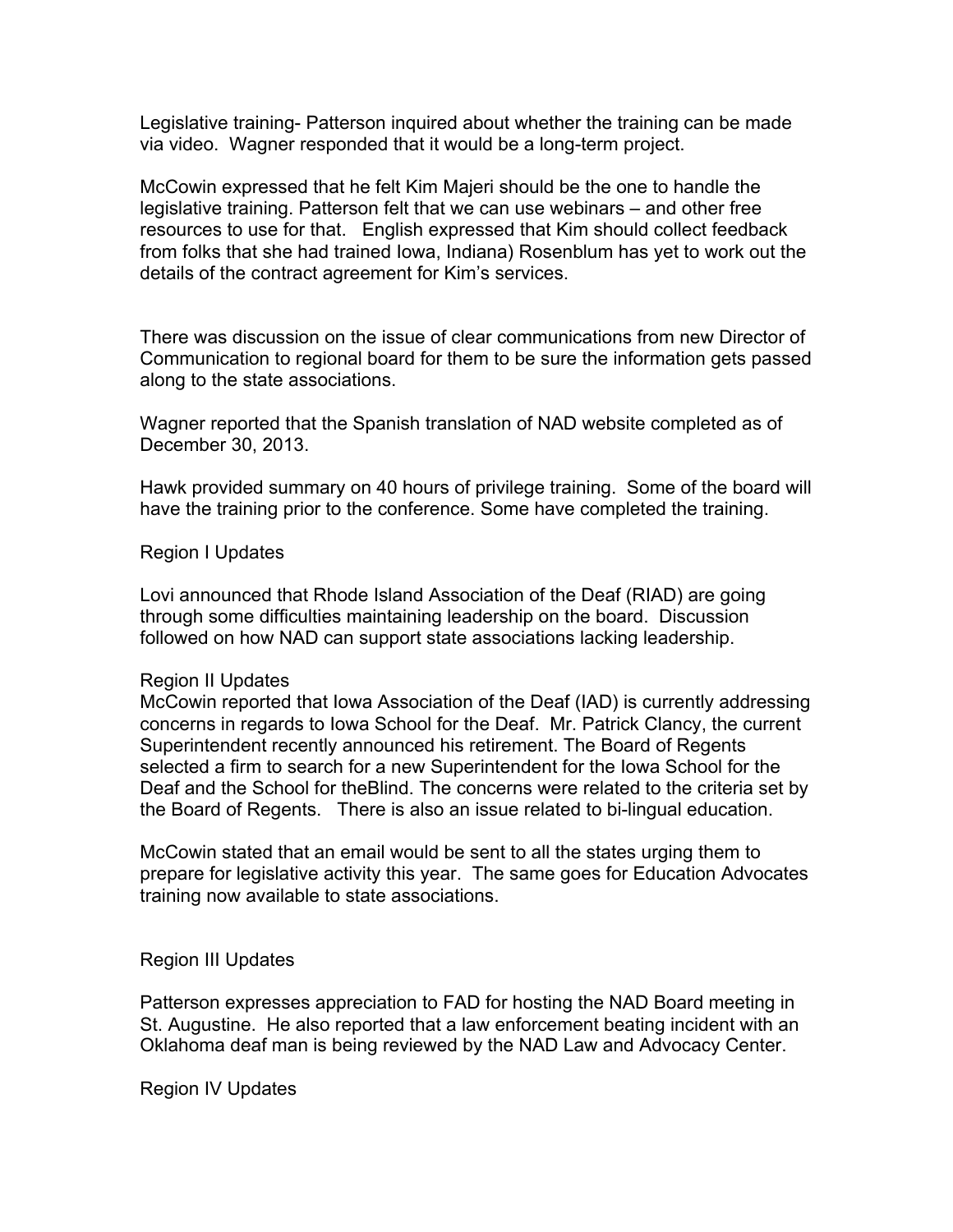Reynolds stated that Arizona Association of the Deaf is finally coming back together after a difficult year especially with the Arizona School for the Deaf and the Blind. California Association of the Deaf has new leadership at its helm, with Julie Rems Smario as President.. Oregon has a new President, Chad A. Ludwig.

McCowin presented the board with his Diversity Strategy team report. This was a compilation of information gathered at several events and a visit to Gallaudet University's Diversity and Inclusion office.

Beckman presented the board with the Youth Strategy Report.

## Holmes provided the Education Strategy Team Report.

The Education Strategy Team has completed all the action plans for its three subcommittees (ASL-English Bilingual Schools and Programs, Deaf Schools/Programs and Mainstreaming, and Early Intervention), and is now tackling goals in the action plans. We are providing direct assistance to two schools for the deaf (Iowa and Virginia). Several schools for the deaf with retiring superintendents were identified (which led to a discussion and motion to have President Wagner contact the 7 schools along with NAD sending a letter on superintendent criteria and tips in conducting a search process to every school). We also are now involved with a NCHAM-hosted planning committee on a pilot professional learning community for Deaf Mentor programs. This is significant progress on NAD priority #4 (2010) on increasing the Deaf community's involvement in early intervention. Other than that, we are busy planning trainings for education advocacy along with a parents gathering at the upcoming NAD conference. - Chair Tawny Holmes Lovi shared the recommendations from the Elections Reforms Task Force.

Meeting adjourned at 4:51 pm on Saturday, January 18, 2014.

Wagner called the meeting to order at 8:20 am on Sunday, January 19, 2014.

The board went into executive session at 8:20 am. The board came out of executive session at 8:55 am.

## President's Report

Wagner provided updates in his President's report. He spoke of the ongoing dialogue in regards to the NAD-RID partnership. There are issues that need to be reviewed prior to a new memorandum of understanding (MOU) between NAD and RID. The board had an extensive discussion on the joint certification status of the RID-NAD testing system.

Several board members expressed concerns in regards to the fiscal accountability of RID-NAD certification system..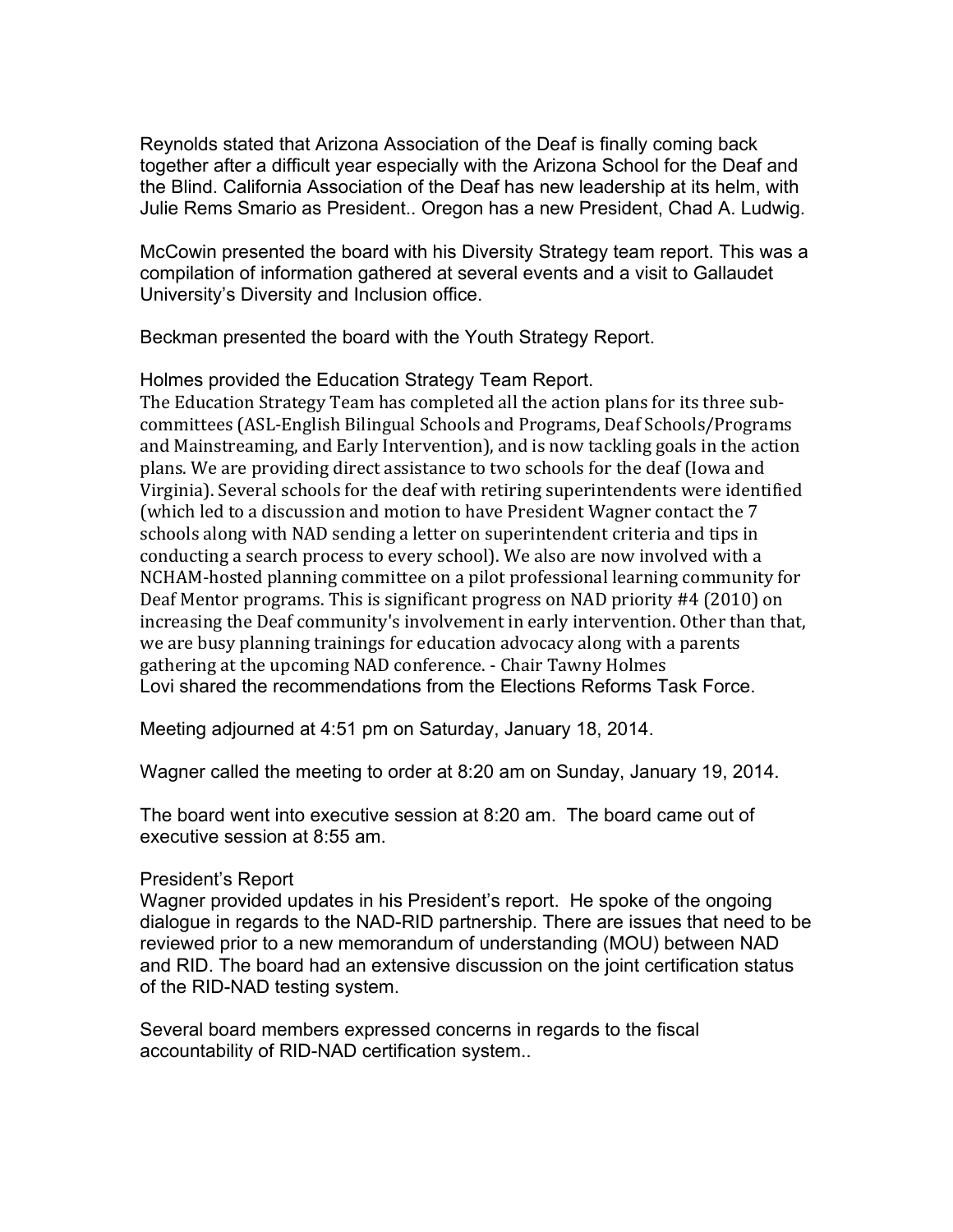Draganac-Hawk asked if NAD has any role with the CIT. NAD has not been involved with CIT lately.

Wagner expressed that we need to reach out to CIT to work with them. Greater emphasis needs to be put on how the interpreters interact with the deaf and hard of hearing community and their attitude toward deaf people.

Hawk reminded the board that 8 years ago RID agreed that all conferences would be conducted in sign language.

Wagner explained that the NAD board's role during the conference. Discussion followed. He emphasized the importance of consistency with all conference reports and staying on top of the status on priorities.

CEO Report

Board expressed confusion about which staff has specific responsibilies and duties. Rosenblum discussed with the Board if having the staff to do a video on the roles and responsibilities of NAD Staff would help, and the Board agreed it would.

Discussion began on the conference theme and use of it to drive the NADmag. It was agreed that the ASL theme committee would revisit and make sure that there is an official written interpretation of the theme.

President Wagner adjourned the meeting for lunch at 12:00 pm Saturday, January 18, 2014.

President Wagner called the meeting back to order at 1:02 pm Saturday, January 18, 2014.

Montalette presented the finance report and demonstrated the budget comparisons to prior fiscal years. The board was pleased with the positive outcome of the finance report. Discussion followed.

Montalette explained different line items in the new proposed budget, as well as the details of NAD's unrestricted and restricted funds..

The Board paused the meeting for a memorial service honoring Mrs. Rita Slater, mother in law of David Reynolds, and an active supporter of the NAD and FAD.